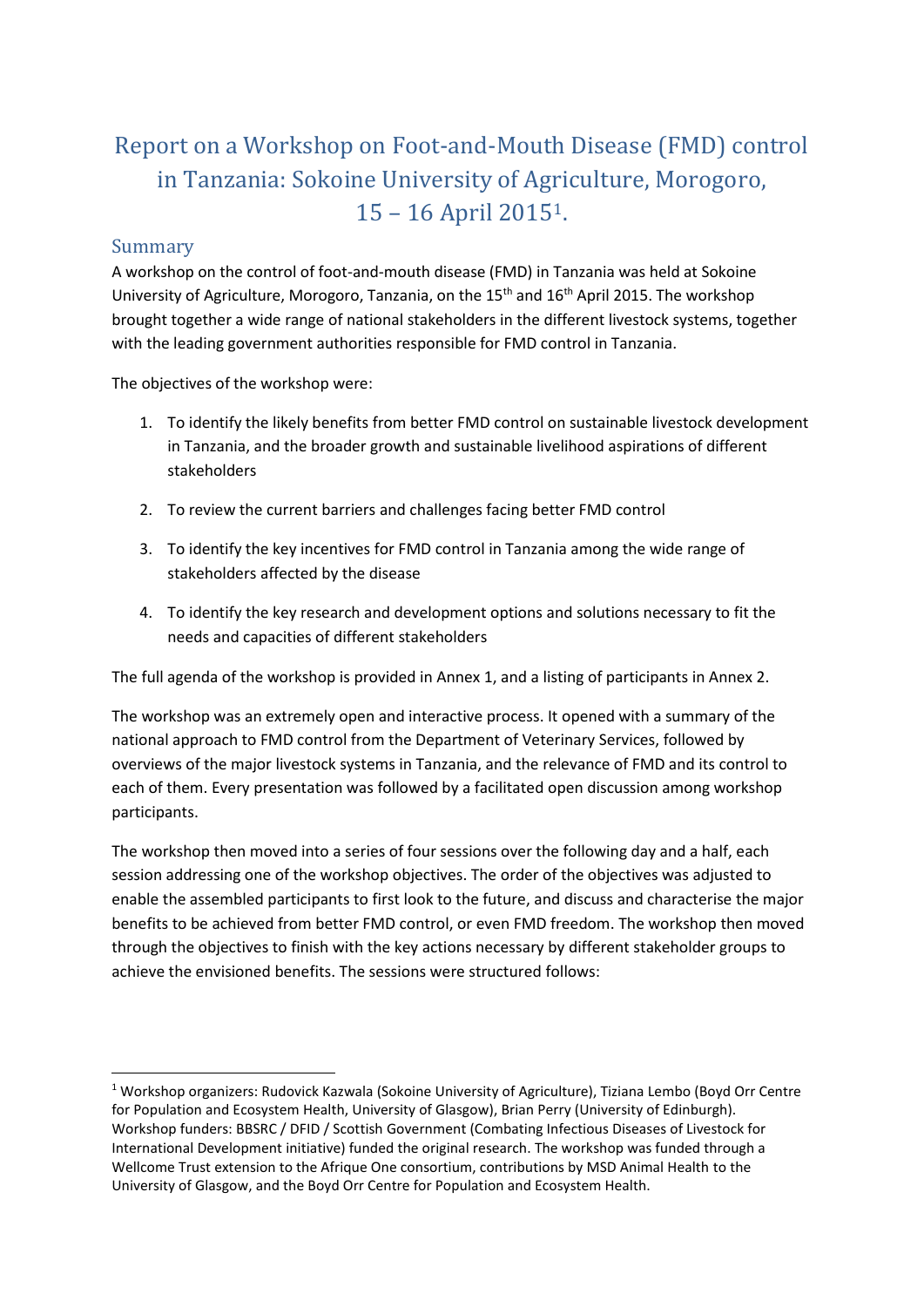**Session one**: Evidence based impacts of FMD and its control in Tanzania (presentations with discussion)

**Session two**: Benefits from FMD control in each sector

**Session three:** Barriers and challenges facing FMD control in each sector

**Session four**: Incentives in each sector to do something about better FMD control

**Session five**: Solutions needed within each sector to tackle FMD

Each session was conducted through four separate working groups of participants, each group being chosen at random. Each group generally contained a mixture of veterinary department, smallholder pastoralist or agro-pastoralist, commercial dairy, wildlife, academia and other livestock system representatives. The group work process was conducted using Ketso kits<sup>2</sup> for each of the four groups, allowing the teams to progressively move from benefits to barriers to incentives and ultimately to FMD control solutions.







**.** 

<sup>2</sup> <http://www.ketso.com/learn-about-ketso>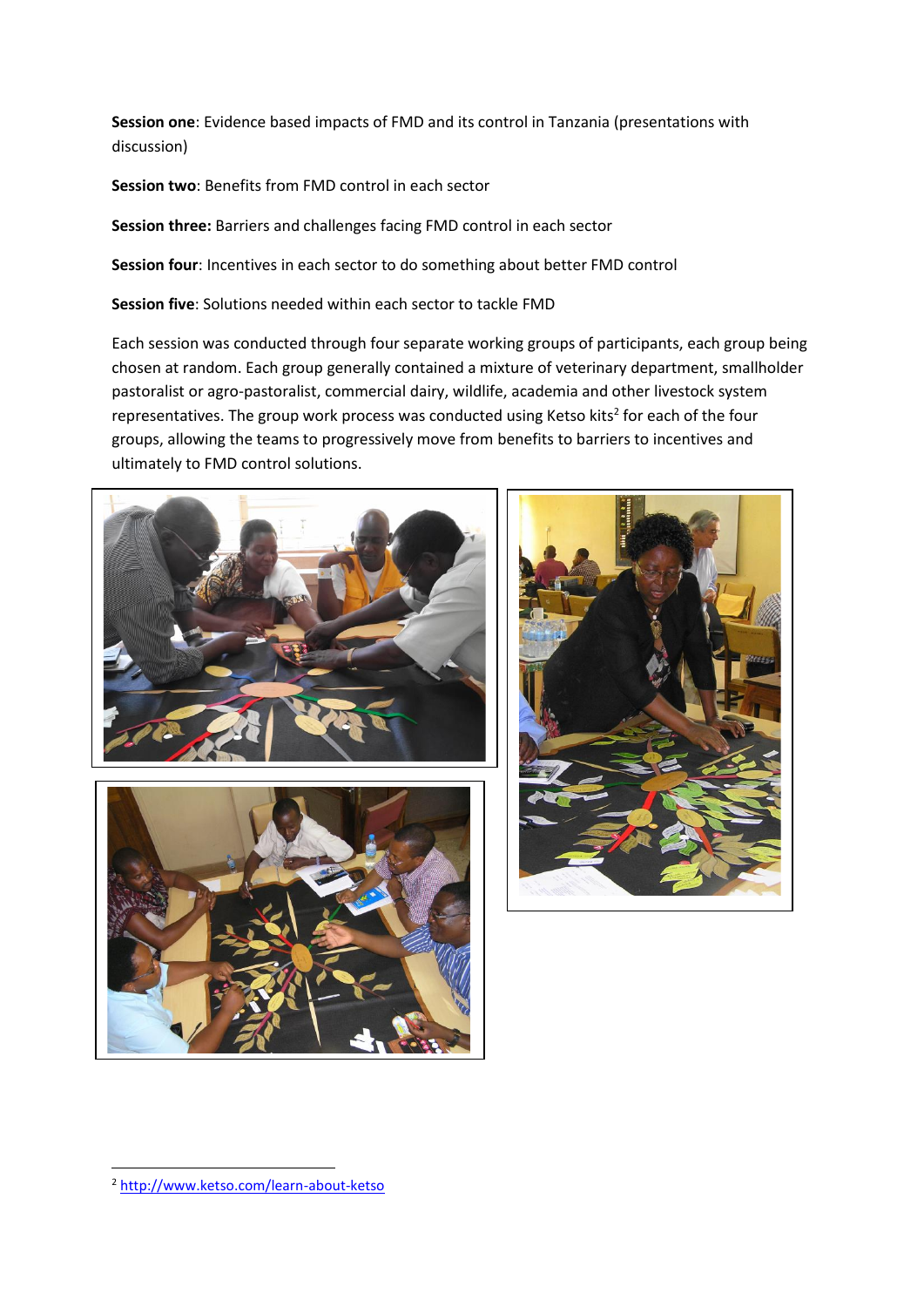### Session 1 - To review the evidence-based impacts of FMD in different production systems and sectors in Tanzania

The evidence-based impacts of FMD were reviewed by representatives from a number of sectors in order to illustrate how FMD affects different production systems and stakeholders.

#### **National-level impacts**

A brief overview of Veterinary Services Delivery systems was provided. The role of central government and sector ministries relates to policy making, regulation, supervision, monitoring, performance assessments and interventions. Implementers of public function are local government authorities, services boards and/or executive agencies, non-governmental organisations (NGOs) and the private sector/individuals. Agricultural sector reforms have identified which functions are to be performed by the private and public sector, and which should be shared.

Government documents relevant to livestock development issues and FMD control include: (1) National Livestock Policy (2006); (2) Animal Diseases Act 203 and Regulations (2007); and (3) FMD Control and Eradication strategy.

Some information on national FMD status is available. Other data available include the livestock census data (2012) and production-level data (MoLFD basic data booklet). A regional meeting to develop the road map for FMD control was held in October 2014 and a Regional Advisory Group (RAG) was established.

#### Discussion:

The following points were raised in response to the National Level Impact presentation:

How relevant is the PCP-FMD framework developed by FAO and OIE Tanzania? It is being used as a framework, but at the same time customized to fit Tanzanian conditions.

What work has been done to characterise the different value chains? Are they all known and understood, and how well have they been mapped? What are the values associated with these different chains and their contributors?

Are export markets important? Most of the growing markets in the region are domestic or regional within East African markets, are there specific export markets to complement these? The UAE and the Comores are currently important, and this is expanding. In addition China has requested 10,000 tonnes and have invested in a processing facility in Dodoma, and Egypt has requested 30,000 tonnes of meat. There is currently a difficulty sourcing animals for these markets, but some stakeholders consider that demand might become significant in these export markets. Importantly, export market can catalyse the investments needed for national markets, and also raise standards, technical expertise more broadly (see for example the impact that flower export markets from eastern Africa have had).

From the farmers' perspective, there have been some government efforts in the control of Contagious Bovine Pleuropneumonia (CBPP), but some commented that efforts from government for FMD control are not visible, and most farmers would argue that the problem of FMD is bigger than CBPP. Farmers indicate that they are willing to pay for the vaccine.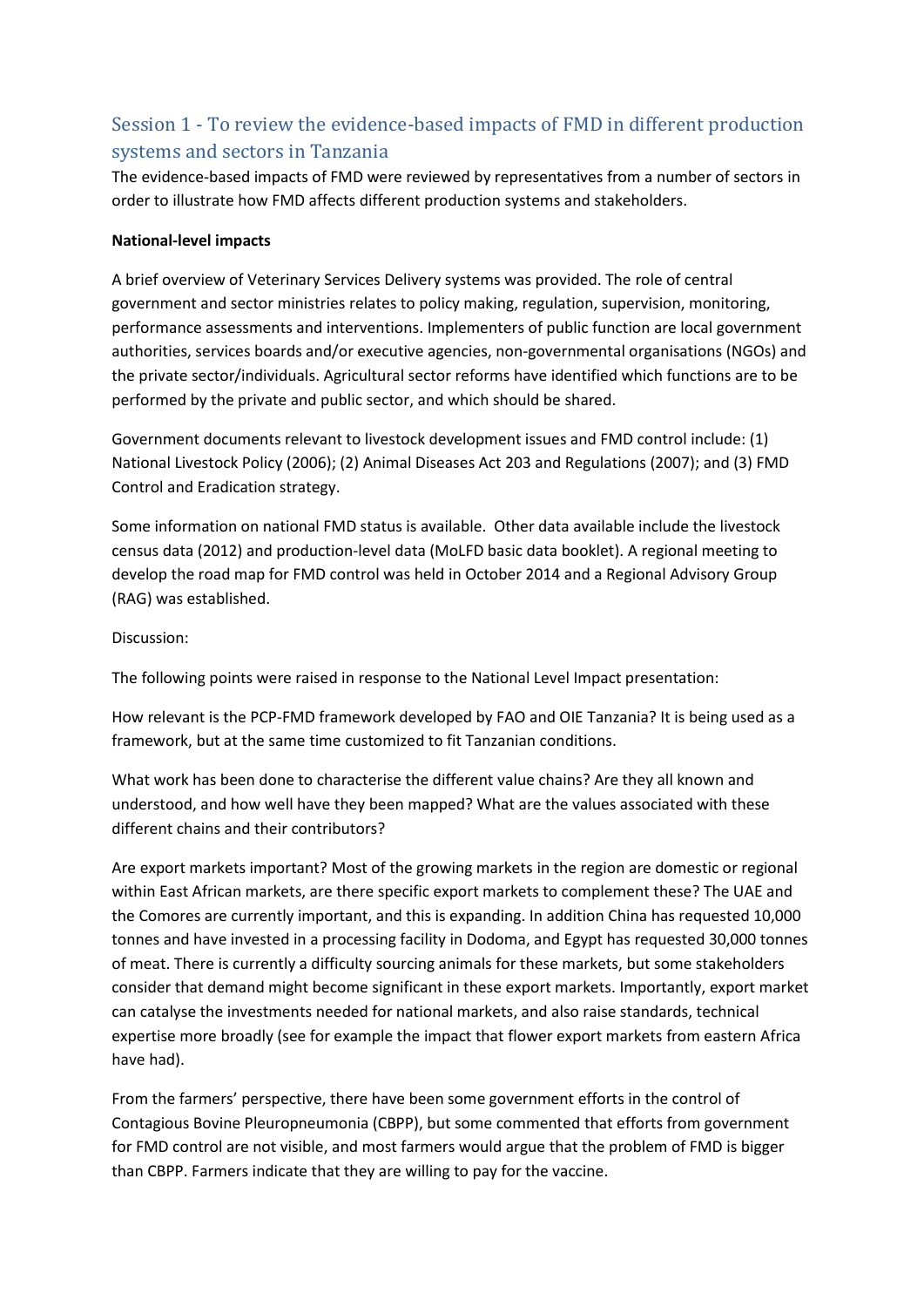The roles of public and private sectors emerged frequently in the discussion. Some considered that a distinction needs to be made between diseases that are treated as private or public goods, and it was noted that internationally (under the OIE) FMD control is considered a public good. Nevertheless, given the inadequacies of government programmes, many considered that in Tanzania it should be a shared responsibility. In addition, the challenges of FMD control need to be taken into account given that there are different serotypes responsible for the disease. Research outputs on where the different serotypes occur in Tanzania are starting to become available.

Much more effort needs to be made in relation to livestock movements and the regulation of these. In the past a movement permit was needed and the extension officer would inspect animals for signs of disease before they could be moved. This no longer happens and sick animals can be moved.

#### **Commercial sector impacts**

FMD has major negative impacts on the dairy sector, including considerable milk losses and sometimes mastitis. The Dairy Board advocates for vaccine use, but no vaccines are available. The responsibility of the Dairy Board as a regulatory board is concerned with increase in production and quality of products, but control of diseases and vaccines are the responsibility of the veterinary services.

#### Discussion:

The Dairy Board comes under the Ministry, and farmers are members of the Dairy Board, as are milk processors and other stakeholders in the dairy value chain. How well is the voice of the Dairy Board heard? The different stakeholders do make their voices heard, but the questions may be difficult to answer.

#### **Traditional sector impacts**

Data were shown demonstrating that FMD has important consequences for many livestockdependent Tanzanian communities. FMD is the disease of greatest concern to agro-pastoralists and is ranked second by pastoralists. Livestock owners (>80%) report at least one FMD outbreak a year, with some herds suffering from two or more outbreaks annually. Cattle suffer the highest morbidity, especially adult female cattle with considerable impacts on milk production. A loss of traction capacity is also a common problem in traditional systems. FMD control in these systems has therefore the potential to reduce vulnerability through increased milk and crop production.

#### **Wildlife sector impacts**

A brief discussion focussed on problems associated with livestock encroachment in protected areas in terms of spreading new serotypes that could then become maintained in buffalo.

### Session 2. To identify the benefits from FMD control in each sector.

This was the first of the four discussion group sessions conducted by four working groups. The first looked forwards to the benefits that could be attained through better FMD control by each of the different stakeholders represented in the workshop. The benefits identified by the different working groups are itemised below for each stakeholder group.

A. NATIONAL LEVEL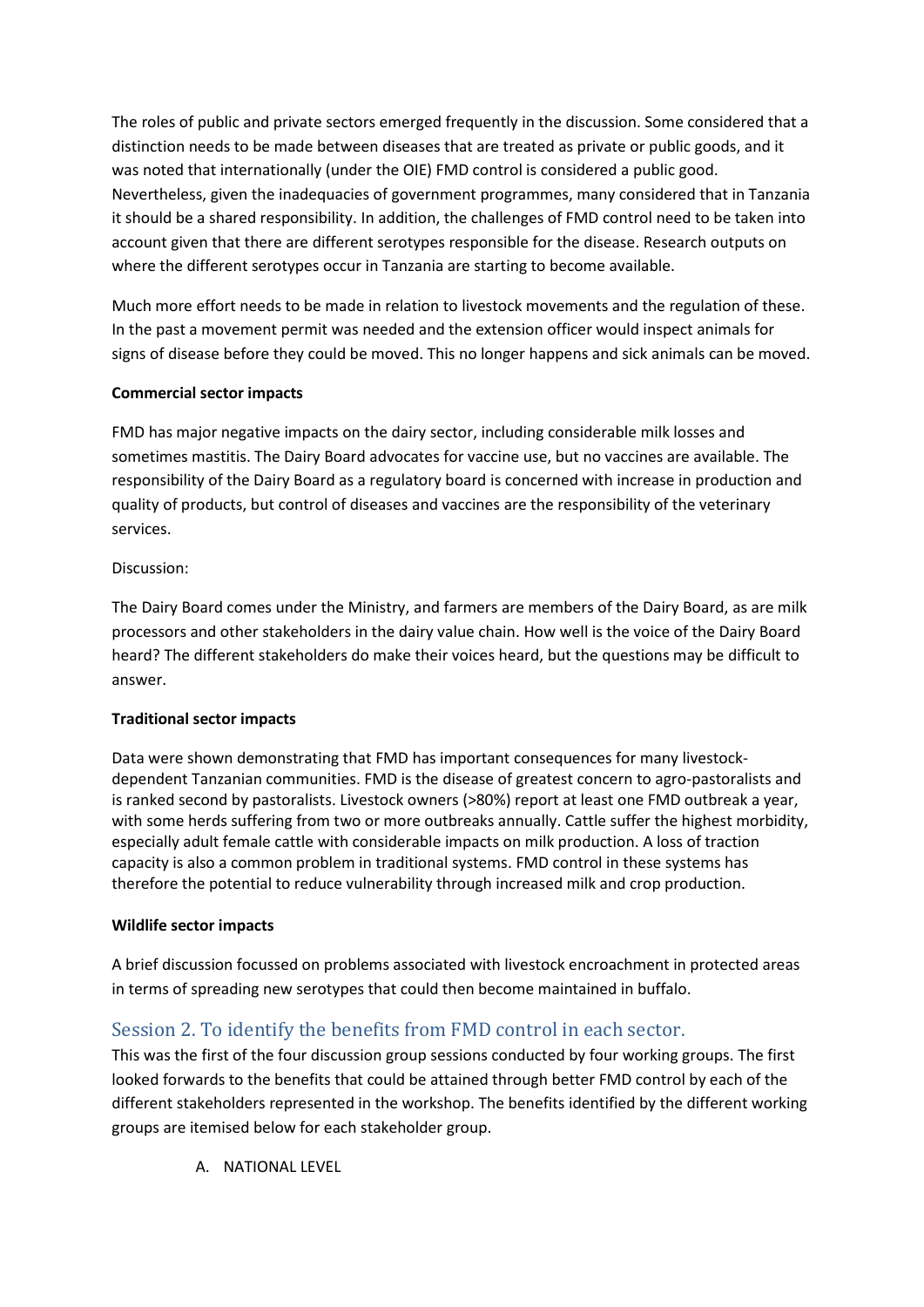- Access to national, regional and international livestock product markets (meat, milk, etc.) and trade
- Contributions to food security
- Increased employment opportunities
- Contributions to national and agricultural GDP
- Increased contribution to the national economy by the livestock sector
- International and OIE official recognition
- Proper monitoring and surveillance in place
- Reduced disease exposure to livestock
- Being part of laboratory network fora
- Increased benefits for the government with respect to livestock aspects
- To obtain FMD free status
- B. COMMERCIAL DAIRY SECTOR
	- Better opportunities for market access local and international
	- Contributions to national GDP
	- Employment opportunities up the value chain
	- Food safety
	- Increased/improved milk and milk products availability, quality and quantity
	- Improve value chain linkages with products
	- Improved food and nutrition security
	- Increased employment opportunities
	- Increased household income
	- Increased industrial opportunities for milk
	- Increased investment
	- Increased national dairy herds
	- Increased sales and profit from milk and milk products (local and international markets)
	- Reduced importation
	- Reduced production costs
	- Source of income
- C. COMMERCIAL MEAT SECTOR
	- Opportunities for market access and sales because of healthier animals local, regional and international
	- Increased demand for meat and meat products from external markets
	- Contributions to national GDP
	- **•** Employment opportunities up the value chain
	- Food safety
	- Improved value chain linkages and products
	- Increased food and nutrition security because of increased availability of meat
	- Increased business for the meat sector, hence increased revenue
	- Increased employment opportunities
	- Increased household income
	- Increased industrial opportunities for meat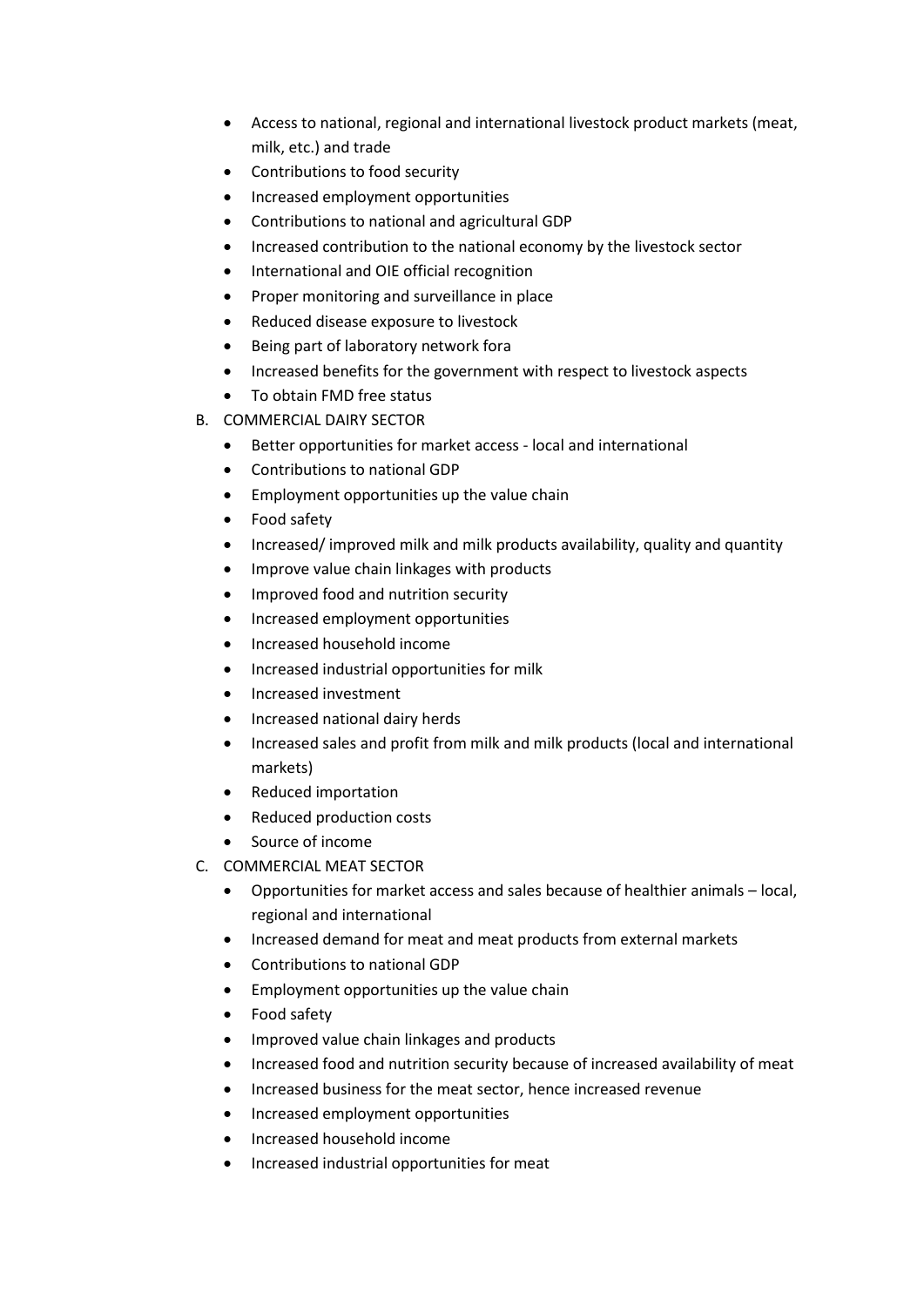- Increased investment in the sector
- Increased production and quality of meat and meat products
- Processing and branding
- Reduced condemnation of carcasses
- Reduced production costs
- D. TRADITIONAL SYSTEMS
	- Increased crop production due to increased traction capacity
	- Better relationships in the community
	- **•** Employment opportunities
	- Improved food and nutritional security. Better sources of protein
	- Improved availability of milk for children health and development
	- Improved calf health
	- Improved cow health will allow improved profits from milk sale because the healthier the cow the higher the price of the milk
	- Improved household income (milk sales, increased animal value, better business, healthy meat), revenue and livelihoods.
	- More funding to send children to school
	- Improved relationships between farmers and veterinary services
	- Improved reliability of milk production (sustainability of markets)
	- Improved social status
	- Increase in healthy cows
	- Increase in livestock births and reduced abortions
	- Increased herds and herd size (number of cows and calves)
	- Increased production of butter and therefore reduced need for buying cooking oil
	- Increased local trade opportunities
	- Increased market opportunities and market price of cattle
	- Increased production number of animals, milk production and meat production
	- Peace of mind
	- Reduced livestock movements
	- Reduced treatment costs
- E. WILDLIFE SECTOR
	- Reduced maintenance in wildlife hosts
	- If no FMD, livestock and wildlife can share the same grazing areas
	- Improved community relationships
	- Improved people-park relationships and collaboration
	- Improved wildlife health (FMD freedom)
	- Increased export of wild animals
	- Increased game meat trade
	- Increased tourism
	- Less criticism from the public regarding wildlife as a source of FMD
	- Market access of game products (meat and meat products)
	- Reduced exposure and disease transmission between livestock and wildlife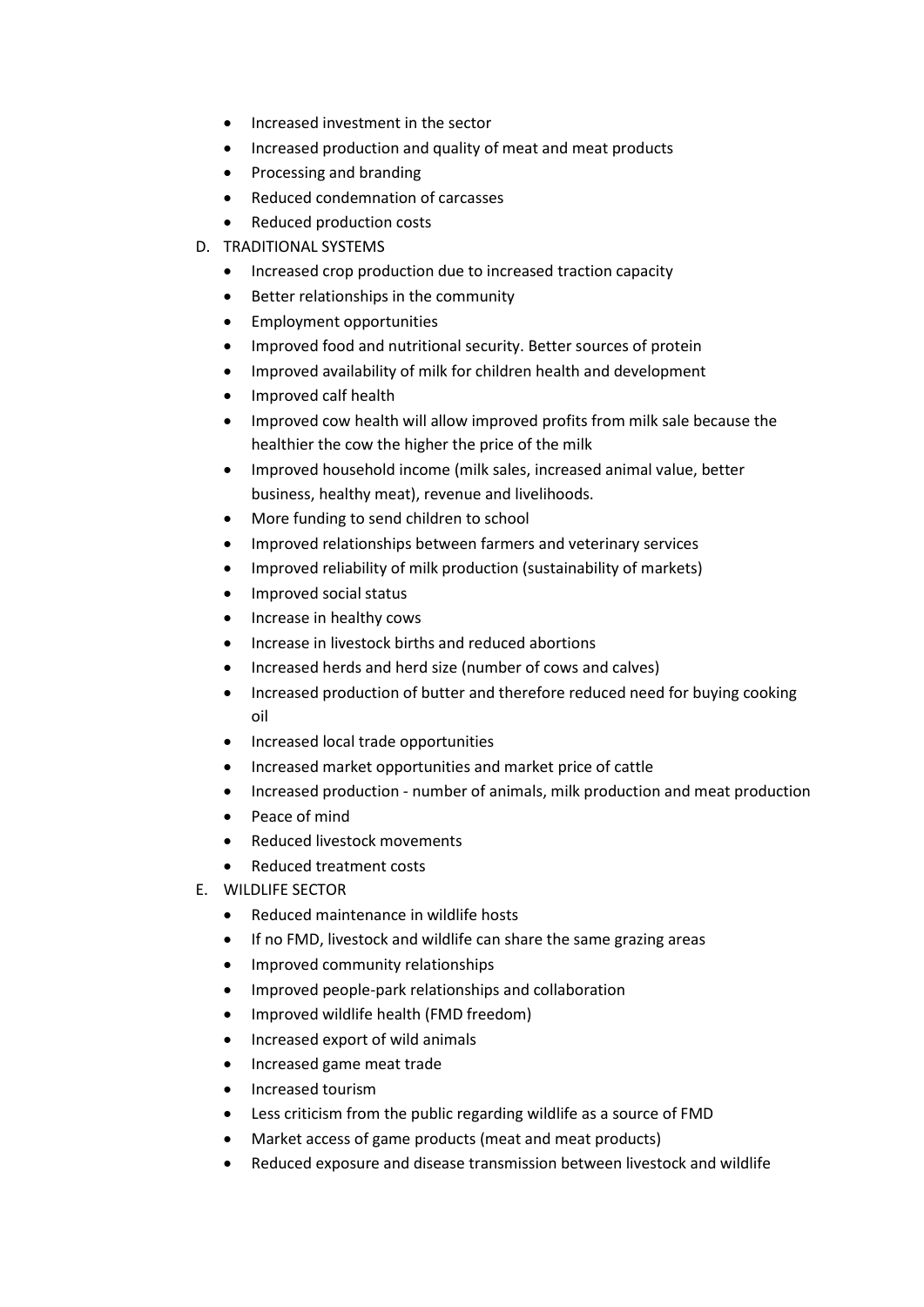- Reduced livestock wildlife conflicts
- F. COMMUNITY LEVEL
	- Reduced conflicts between herd owners
	- Increased community knowledge on FMD
	- Increased opportunities for income generated from wildlife for the community
	- No more reports of abortion in women (zoonotic aspects of FMD)
	- Decrease in mouth /gum disease in humans
- G. CROP AGRICULTURE
	- Improved crop production (from improved traction capacity)
	- Improved opportunities for other work / income generation
- H. VALUE CHAINS
	- Increased employment
	- Increased food safety
	- Increased investment
	- Safe animal products
- I. RESEARCH
	- International collaborations on FMD research
	- International recognition
	- More resources to deal with other diseases
	- Opportunity for innovations

## Session 3. To identify the barriers and challenges facing better FMD control by the different stakeholder groups represented.

Having identified the key benefits to be obtained from better FMD control, the workshop participants moved to identifying the major barriers and challenges facing each of the stakeholder groups. These barriers identified by the four working groups are listed below.

- A. NATIONAL LEVEL
	- Absence of appropriate laboratory infrastructure with suitable biosecurity levels to test specimens
	- Absent vaccine matching capacity
	- Competing priorities and limited importance of FMD amongst livestock health issues
	- Ineffective reporting / surveillance system and constraints with obtaining specimens from circulating strains during outbreaks
	- Corruption (facilitating illegal movements)
	- Emphasis more on crop agriculture than on livestock production
	- Inadequate collaboration between livestock keepers and government
	- Inadequate resources (financial and technical)
	- Lack of a national FMD control strategy / plan / policy in place (short-term)
	- Lack of effective cold chain infrastructure
	- Lack of effective vaccines
	- Lack of land ownership policy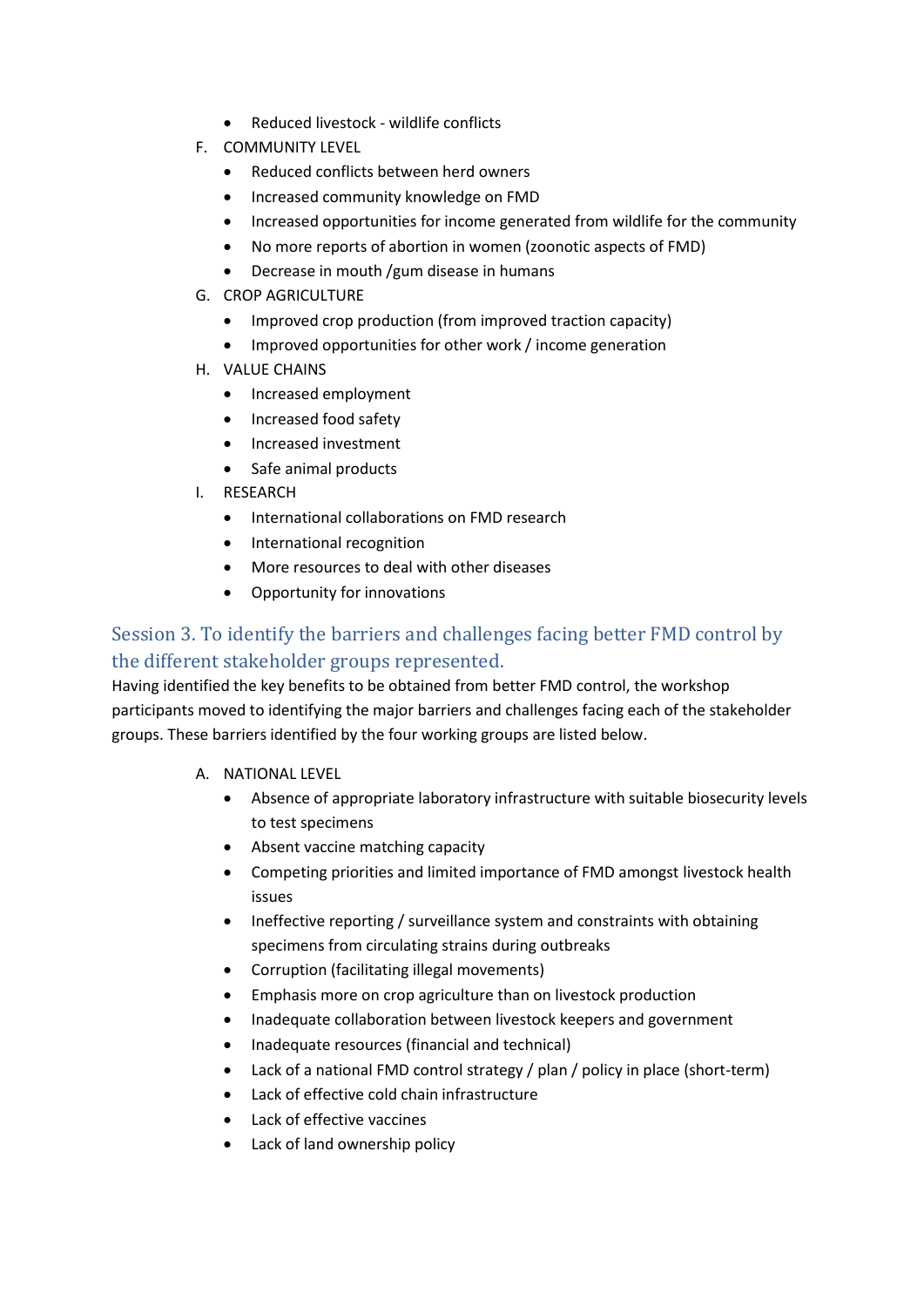- Lack of mechanisms for farmers to benefit from subsidies for veterinary products
- Lack of political will
- Lack of vaccination policy
- Limited information regarding existing strains
- Nature of FMD
- No system for importation of vaccines
- Operational impediments- Administrative structures and poor enforcement of legislative frameworks
- Political interference in enforcing control measures and movements
- Poor early warning systems related to FMD and other Transboundary Animal Diseases (TADs)
- Uncontrolled animal movements within and between borders
- Unknown socio-economic impacts of FMD
- Weak communication mechanisms with people on the ground- poor chain of command
- B. COMMERCIAL DAIRY SECTOR
	- Absence of processing plants at national and local levels
	- Cheap imported products on the market- competing with local products
	- Different FMD viruses in different areas
	- Existence of a number of TADs
	- Illegal importation of vaccines (also relevant to other sectors)
	- Inadequate volume for export market
	- Information gaps FMD virus distribution
	- Lack of credit facilities for livestock enterprises
	- Lack of inadequate enabling policy/strategy for this sector
	- Lack of proper tracing systems along the value chain
	- Lack of proper zoosanitary measures
	- Lack of regular check-up of milk for FMDV infection or contamination
	- Lack of vaccines matching circulating strains
	- Limited product capture cold chain
	- Poor accessibility of timely information and knowledge
	- Uncertainties about the design of vaccination strategies: which individuals, what proportion, how often?
- C. COMMERCIAL MEAT SECTOR
	- Different FMD viruses in different areas and information gaps on FMDV distribution
	- Existence of a number of TADs (competing priorities)
	- Inadequate man power
	- Inadequate quarantine infrastructure
	- Inadequate volume for export market
	- Lack of capacity to diversify
	- Lack of credit facilities for livestock enterprises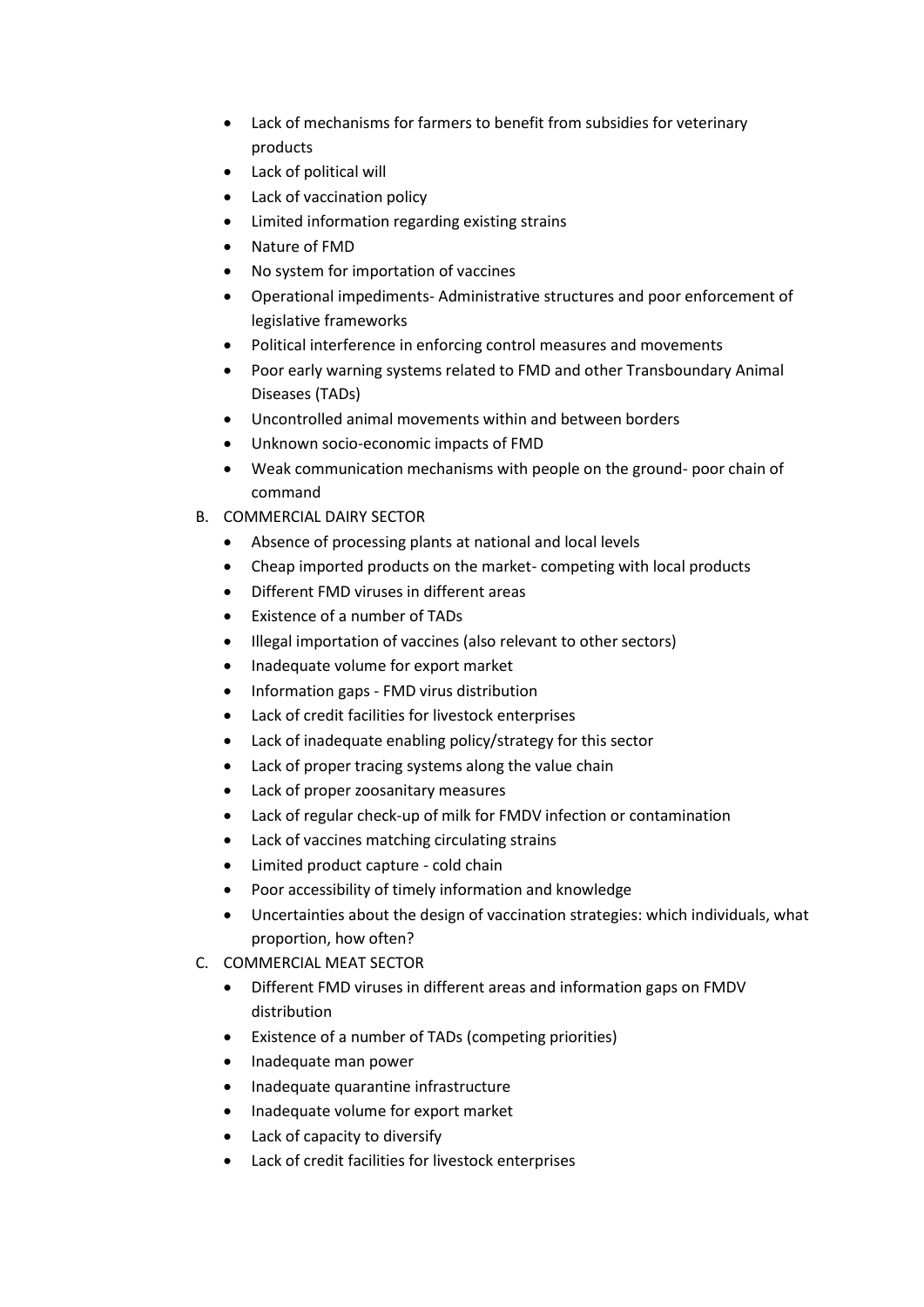- Lack of enabling policy/strategy for this sector
- Lack of financial resources
- Lack of infrastructure (slaughter houses)
- Lack of operational traceability systems along the value chain
- Lack of product standards
- Lack of regular check-up of meat for FMDV infection or contamination
- Lack of vaccines matching circulating virus serotypes and variants, and vaccine efficacy and cost issues
- Poor accessibility of timely information and knowledge
- Porous borders and lack of proper zoosanitary measures
- Unfair competition between import and export of meat and meat products
- Unregulated markets
- D. TRADITIONAL SECTOR
	- Illegal importation of vaccines
	- Inadequate enabling environment for staff to work
	- Inadequate veterinary and extension staff
	- Inadequate livestock infrastructure
	- Inadequate or absence of land-ownership implementation for livestock keepers
	- Inadequate pasture/grazing land and water forcing movements to risky areas
	- Lack of awareness and solidarity among livestock keepers
	- Lack of awareness for local market opportunities
	- Lack of FMD specific control programmes in communities
	- Lack of interest in local opportunities for the traditional sector because of too much emphasis on high-end export markets
	- Limited financial resources at household level (infrastructure)
	- Low awareness and knowledge on export opportunities
	- Poor awareness and knowledge on disease control and general management
	- Poor control of animal movements
	- Protected areas are increasing while grazing areas are decreasing
	- Resistance to change in traditional systems, e.g. commercial offtake
	- Uncertainties as to how to encourage control of livestock movements
	- Uncertainties as to how to provide support for grazing (e.g. during draught) while restricting movements
- E. WILDLIFE SECTOR
	- Free wildlife-livestock interaction in grazing areas and/or at waterholes
	- Inability to do any interventions
	- Inadequate law enforcement
	- Uncertainties as to how to bring together livestock and wildlife sectors for FMD control
- F. RESEARCH
	- Existence of multiple serotypes and variable FMD virus strains in a given geographic area. High rate of genome mutation in time and space
	- Limited information from past research regarding existing strains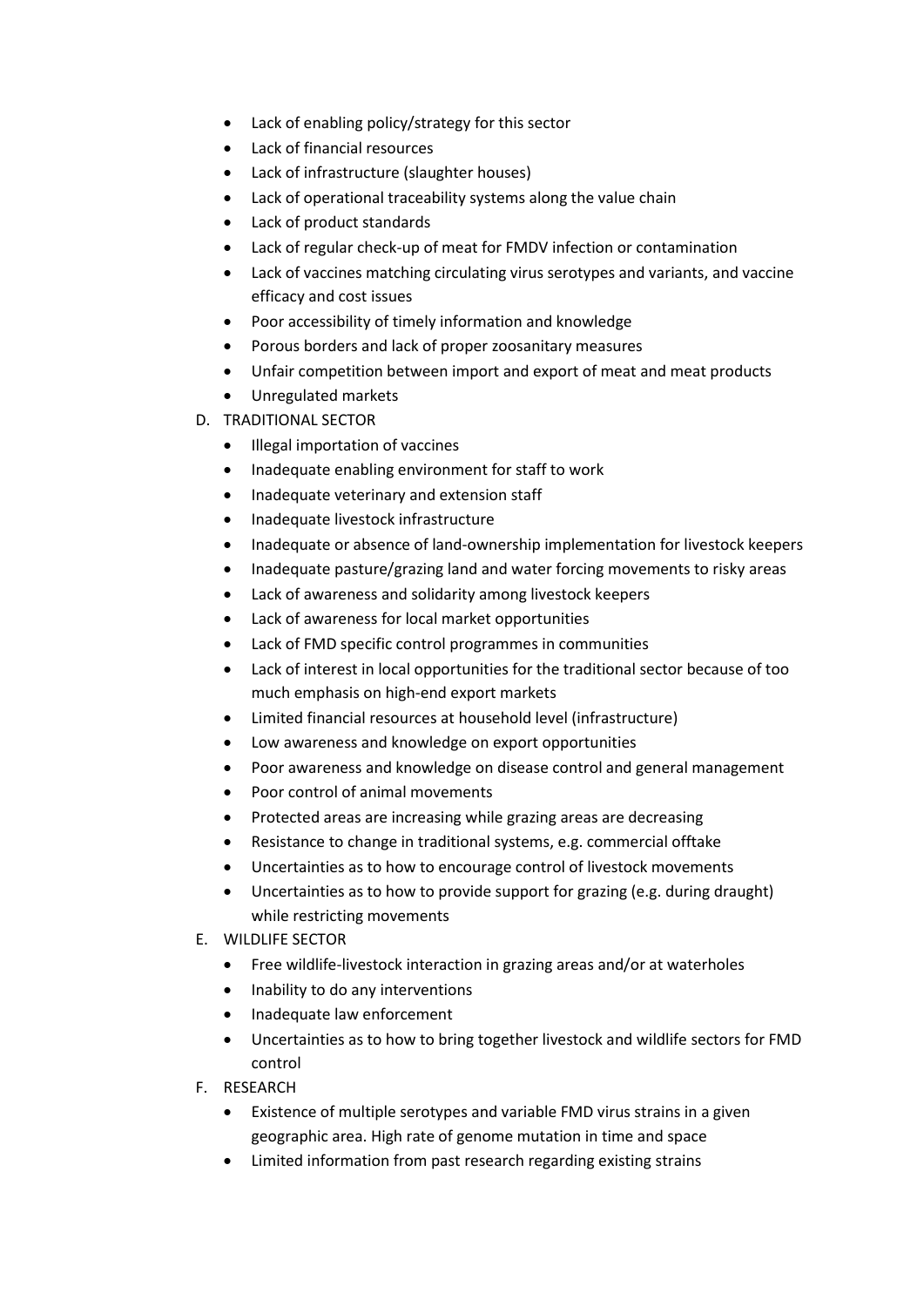- Nature of FMD
- Need for national research programmes funded through internal sources
- Poor early warning systems for FMD and other TADs

### Session 4. To identify the incentives to different stakeholders to attaining better FMD control and resultant impacts

The workshop then considered the incentives for each of the different stakeholders to tackling the major obstacles and challenges in order to achieve the impacts they aspire to with better FMD control. The incentives developed by the four working groups are itemised below for each stakeholder group.

- A. NATIONAL LEVEL
	- Raised political awareness of impacts and benefits
	- Advocacy for FMD control
	- Availability and affordability of good vaccines associated with appropriate sampling (vaccine matching)
	- Availability of a well-planned and -coordinated national FMD control strategy/policy/plan
	- Better sense of trust from livestock owners/producers
	- Breeding policy
	- Change of status Tanzania declared FMD free
	- Good governance at all levels
	- Improved export market
	- Increased livestock contribution to GDP
	- International collaborations
	- Land-use plans
	- Law to prevent diseases
	- Livestock policy pasture establishment and develop water strategies for pasture
	- Develop / strengthen public-private partnerships for prevention/control
	- Partnership with vaccine manufacturers to develop appropriate vaccines
	- Provision of markets for milk
	- Reduced taxes
	- Training of traditional farmers in commercial opportunities for livestock
	- Unrestricted access to international markets
- B. COMMERCIAL DAIRY SYSTEMS
	- Acceptance of dairy products at local and international markets
	- Availability, accessibility and affordability of good quality vaccines
	- Availability of subsidised vaccines and inputs
	- Implementation of effective/appropriate vaccination schedules/programmes and other control programmes
	- Accessibility of credits
	- Accessibility of market
	- Accessibility of right and timely information and technology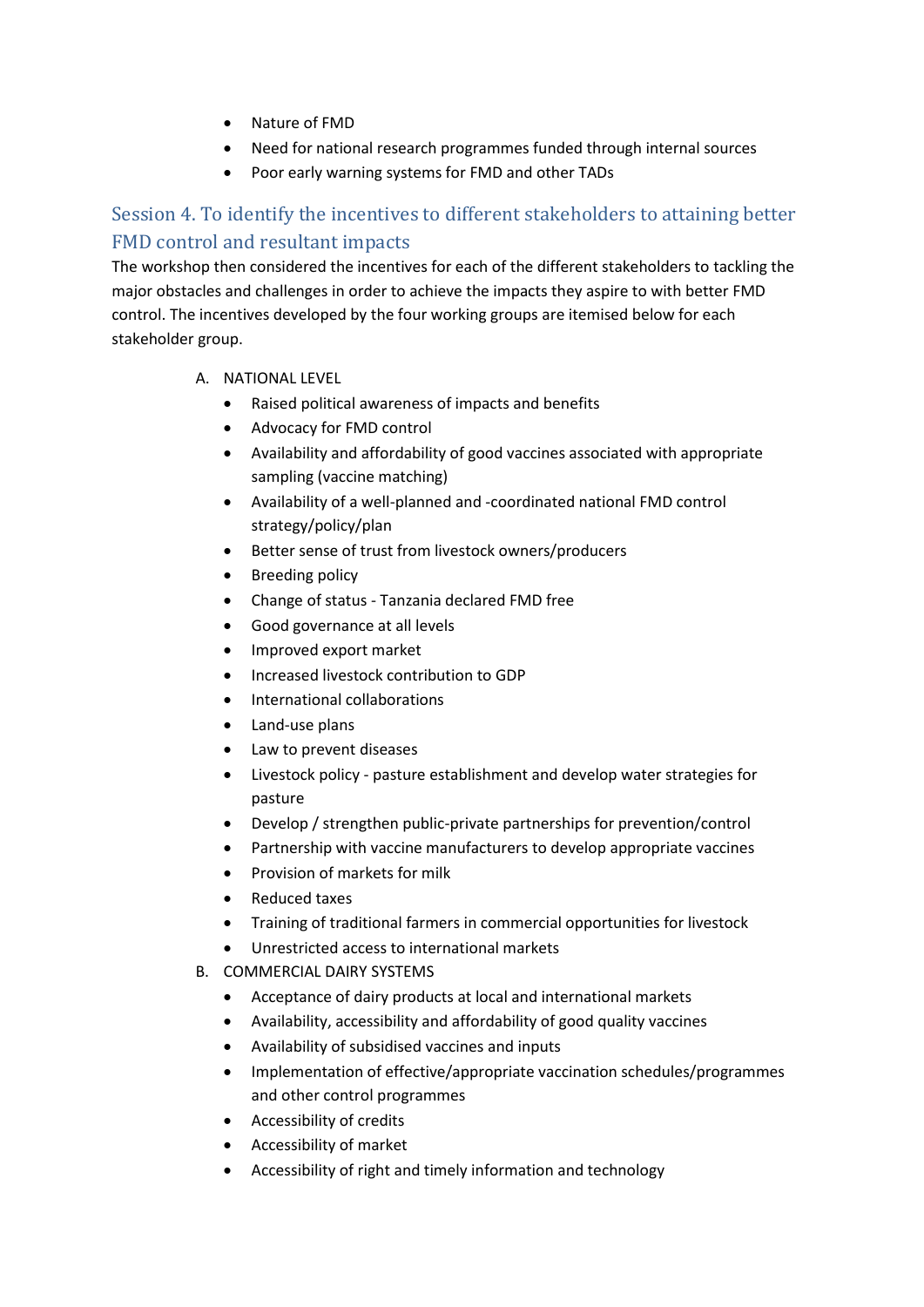- Enabling government policy
- Good market prices
- Improved delivery services
- Promotion of milk production and consumption
- Tax exemption (veterinary inputs/infrastructure)
- C. COMMERCIAL MEAT
	- Acceptance and accessibility of meat and meat products at local and international markets
	- Availability, affordability and accessibility of good quality vaccines
	- Accessibility of right and timely information and technology
	- Analysis of potential export market
	- Animal product processing plants to be established
	- Certification for origin from FMD free areas
	- Creation of traceability mechanisms for vaccinated animals
	- Credit accessibility
	- Enabling government policy
	- Good market prices
	- Implementation of effective/appropriate vaccination schedules/programmes and other control programmes
	- Improved delivery services
	- Live animal sales
	- Promotion of meat production and consumption
	- Tax exemptions of veterinary inputs/infrastructure
- D. TRADITIONAL SYSTEMS
	- Adequate veterinary and extension services
	- Availability and affordability of good quality / better vaccines / treatment
	- Availability of subsidised vaccines
	- Awareness of importance of milk production and consumption
	- Increased awareness of the disease, and its control and/or prevention options (timely)
	- Credit accessibility to improve stock
	- Detailed awareness creation on importance of specimen collection during outbreaks
	- Exploring control options with community leaders
	- Farmer education on disease transmission between wildlife and livestock, and the potential for wildlife to spread the disease
	- Feedback of research results
	- Good policy
	- Improved delivery and infrastructure to address the needs of pastoralists (e.g. water holes and pasture)
	- Improved market access
	- Improved vaccine thermostability
	- Improved value of traditional stock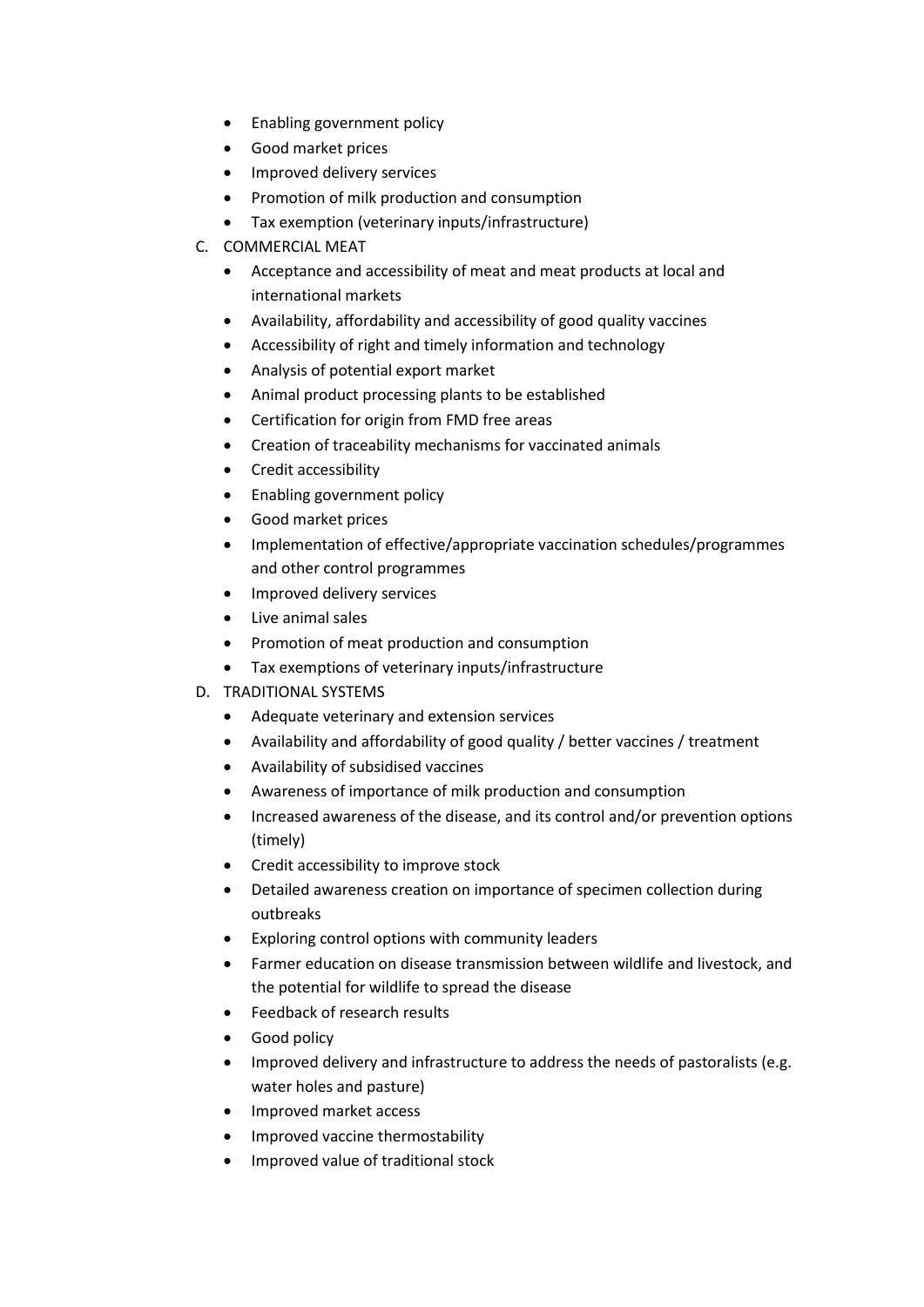- Increase in herd size and hence prestige at community level
- Pastoralists should be educated on disease issues (not only FMD)
- Pilot vaccination trials to demonstrate impact benefits
- Price incentives for vaccinated animals
- Increased reporting for better recognition of impacts and actions
- Resolution of conflicts related to land
- Strategic policy enforcement- fines for offenders
- Tax exemption to be taken to the national level too
- E. WILDLIFE SECTOR
	- Better relationship between livestock owners and wildlife
	- FMD presence
	- Good management of wildlife in interface areas
	- Improved relationships between protected areas and communities
	- Increased engagement of wildlife sector in control
	- Increased recognition of integration between livestock health and wildlife conservation
	- Increased status nationally and internationally
	- Presence of well-coordinated FMD control strategy in livestock in interface areas
	- Wildlife protected from transmission from livestock
- F. COMMUNITY LEVEL
	- Better information / awareness about pastoralists for government
	- Community awareness creation
	- Improved wildlife benefits to communities
	- Society should be involved in and educated on policy for pastoralists
	- Subsidisation of FMD vaccines
- G. VALUE CHAINS
	- Safe products processed (both for producers and consumers)
- H. RESEARCH
	- Increased opportunity for doing basic and applied research
	- Prevalence and consequences of the disease

### Session 5. To identify the solutions needed in each section to achieve better FMD control

The last group session was to identify the solutions and interventions necessary to remove or reduce the barriers and challenges to better FMD control earlier identified. The solutions for each of the different stakeholders developed by the four working groups are listed below.

- A. NATIONAL LEVEL
	- Create awareness/lobby using stakeholder associations to engage stakeholder pressure groups
	- Establish infrastructure within the livestock keeper areas to control movements
	- Review, develop and finalise the outdated and never implemented national FMD control strategy with input from other stakeholders so that it incorporates the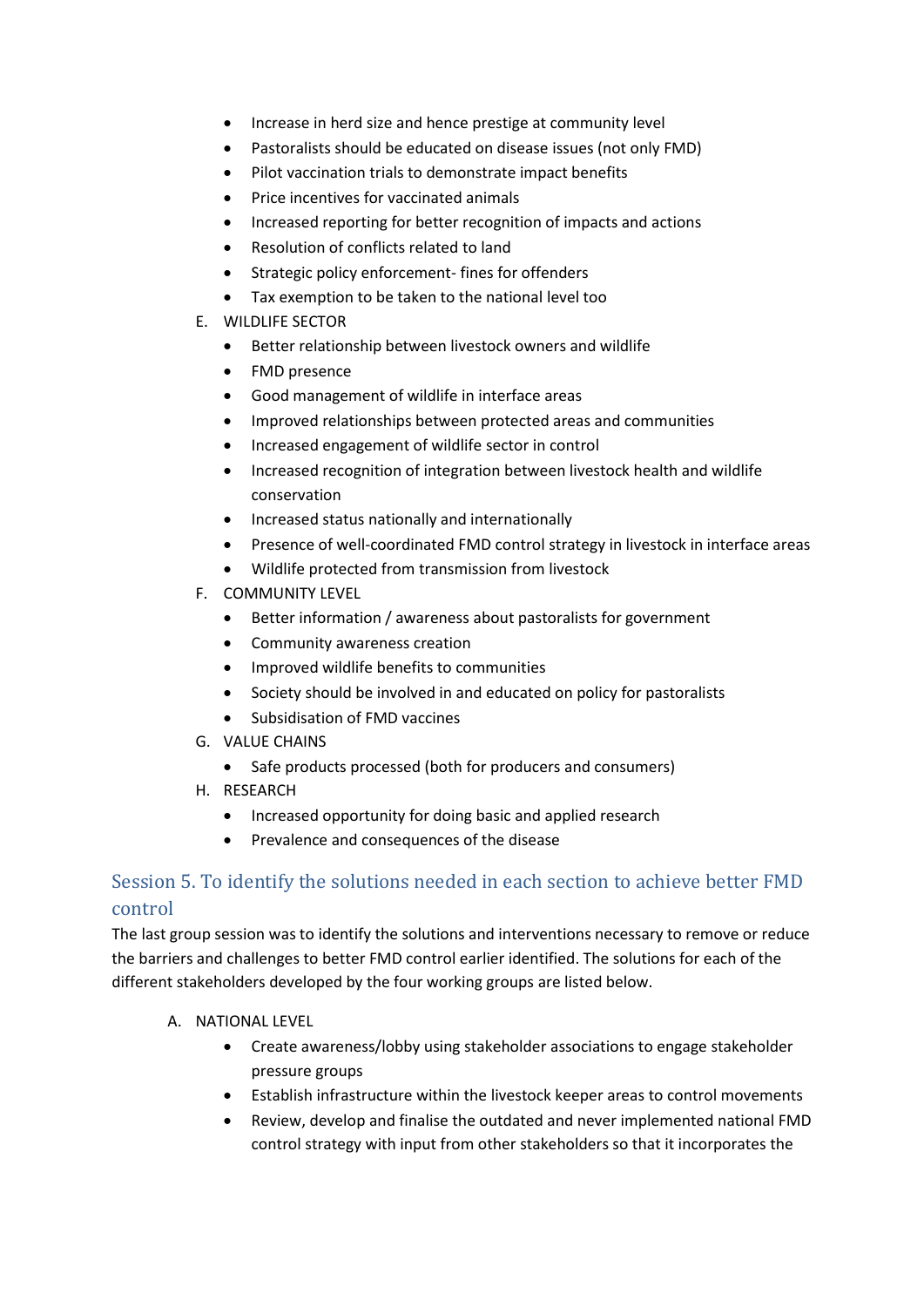OIE pathway. Formulate guidelines to implement the policy - relevant to all sectors (Ministry of Livestock and Fisheries Development, MoLFD)

- Follow up by MoLFD on reports by local government
- Formulation of breeding policy (MoLFD and stakeholders)
- Getting inventories of vaccines/monitor vaccination conducted in different areas of the country
- Government to develop working strategy and share with stakeholders
- Government to source vaccines
- Improve surveillance, especially sample collection and testing to determine effective vaccines required in different areas
- Participatory communal land allocation with improved representation by MoLFD on land-use issues to facilitate land ownership and pasture establishment. Land ownership policy to match number of animals
- Make FMD control a public good, i.e. government to subsidise vaccines and specimen testing
- MoLFD to facilitate livestock owners to have land ownership based on the existing laws and train farmers on pasture establishment
- More meetings involving farmers and senior policy-makers related to ministry management issues
- Political will in land-use plans (MoLFD, land stakeholders and Local Government Authority, LGA)
- Recruitment and training of extension staff
- Resources to be allocated for FMD control (MoLFD and partners)
- Review livestock policy
- Strengthening early warning systems (MoLFD, partners, stakeholders)
- Strengthen the chain of command
- Strengthen cold chain
- Tanzania Food and Drugs Authority to allow vaccines which have been approved by Pan African Veterinary Vaccine Centre (PANVAC) to match with the requirements
- Revisit the veterinary structure/organisation (chain of command) long-term
- Establish communal grazing areas for increasing national livestock population
- Set high standards for management of abattoirs
- Strengthen the Tanzania Veterinary Laboratory Agency for vaccine production and research
- Training of livestock owners on traceability especially if coupled with high prices as incentives
- Vaccination guidelines developed and provided to all sectors
- Vertical integration
- B. COMMERCIAL DAIRY SECTOR
	- Encourage the private sector to be involved in exports
	- Establishment of centres for collection of milk to be sent to processing plans
	- Implementation of traceability system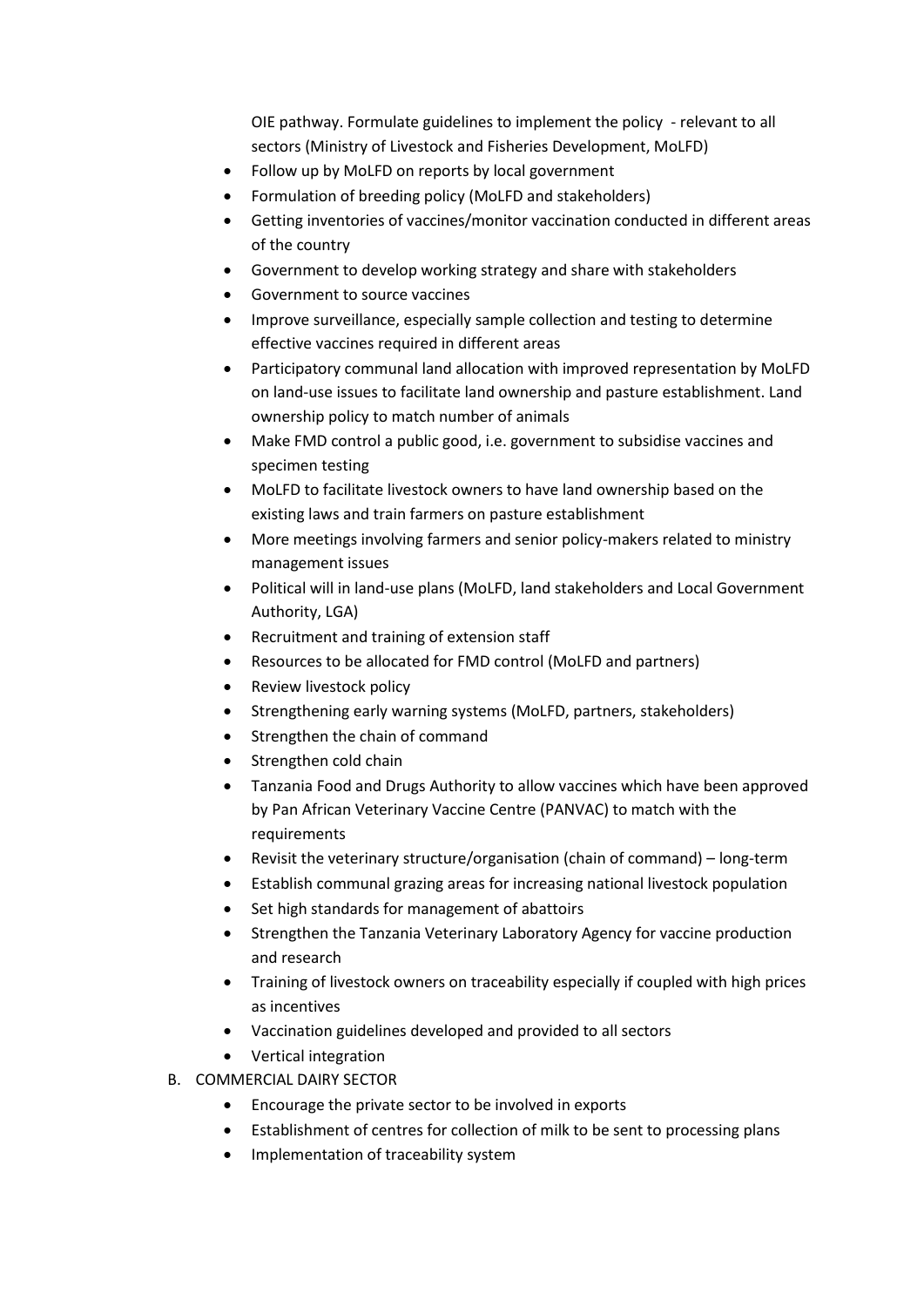- Link commercial sector to financial institutions (Tanzania Investment Centre, TIC, and Tanzania Investment Bank, TIB)
- Promote domestic market for dairy products
- Promote export market for milk and dairy products
- Strengthen dissemination of research information
- Strengthen school milk feeding to cover whole country (Tanzania Dairy Board, MoLFD and stakeholders)
- Improve the quality of milk and dairy products produced in Tanzania
- C. COMMERCIAL MEAT SECTOR
	- Abattoirs should remain with the Local Government Authority
	- Establish quarantine stations
	- Establish collection centres for meat to be sent to processing plans
	- Government to provide enabling environment (MoLFD, LGA and Prime Minister's Office Regional Administration)
	- Implement traceability systems
	- Link commercial sector to financial institutions (TIC and TIB)
	- Meat board to raise awareness of value chain analyses
	- Meat board to strengthen promotion market scouting
	- Promote export market for beef
	- Promote local market for meat products
	- Strengthen zoosanitary inspections
	- Involve the private sector in exports
- D. TRADITIONAL SYSTEMS
	- Change of traditional livestock keeping systems (mindset change)
	- Conduct vaccination trials combined with farmer education and engagement
	- Create awareness
	- Drought mitigation measures
	- Encourage individual ownership of land by encouraging commitment and investment
	- Engagement with farmers (including training) to explain FMD control options, for example vaccination
	- Establish more infrastructure
	- Government to provide enabling environment
	- Grazing and land ownership policy and land use plans to avoid conflicts
	- Improve traditional herd interventions incorporated in breeding policy
	- Link farmers to financial institutions
	- Livestock farmer training taking into account local traditional knowledge
	- Mindset change of livestock keepers on markets
	- Promote farmer associations
	- Provide extension guidelines
	- The government should better regulate animal movements in and out of the country so to reduced risks of disease spread
	- Employ and train extension staff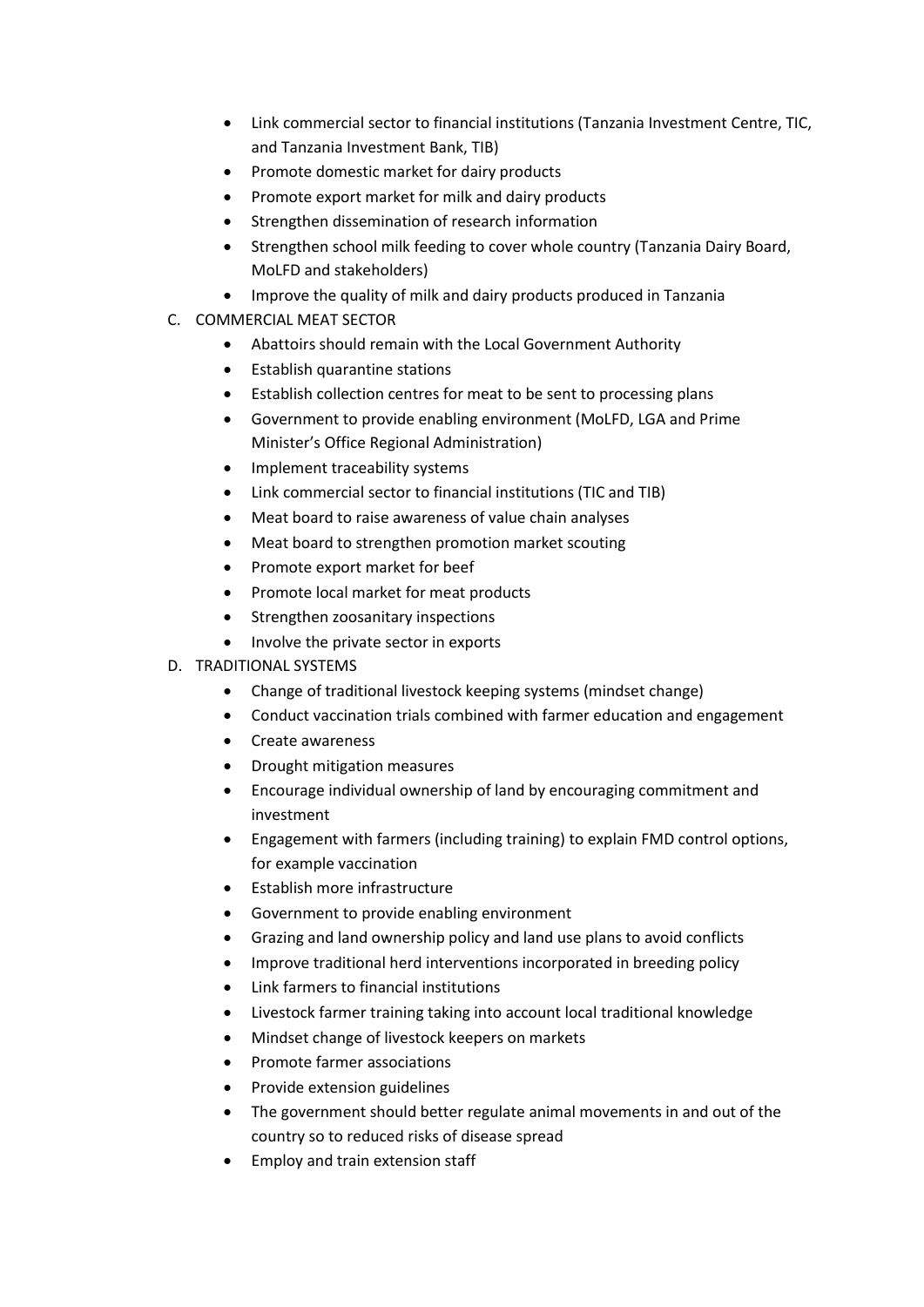- E. WILDLIFE SECTOR
	- Establish better infrastructure and delivery of veterinary services particularly in interface areas to reduce conflicts
	- Good relationships between pastoralists and conservation groups
	- Improve dialogue / representation between MoLFD, Ministry of Natural Resources and Tourism, MoNRT, and farmers
	- Increase awareness on wildlife and livestock diseases in interface areas (MoLFD and MoNRT)
	- Land ownership law revised to consider livestock keepers
	- Land use plans
	- Policy on livestock and wildlife diseases
- F. COMMUNITY LEVEL
	- Establish a community representative for development of movement strategy
	- Monitor research activities and provide feedback to livestock owners
	- Use research information in strategy reviews and development
- G. RESEARCH
	- Carry out surveillance (MoLFD)
	- Conduct research to understand the genetic basis of virus change so as to predict and prepare for better vaccines in advance (MoLFD and research institutions)
	- Ensure dissemination of research results (MoLFD and MoNRT)
	- Formulation of a research programme funded through internal sources (MoLFD)
	- Priority and resources to be allocated to FMD research

#### Wrap up synthesis session

At the conclusion of the workshop, the various issues presented and documented by the groups were discussed. Three overall priority areas of action were identified by the group of participants. These are:

- 1. Improve communication mechanisms for better dialogue amongst and between stakeholders concerned with FMD control, including the involvement of livestock owners in the national dialogue
- 2. Review and finalise the national FMD control plan in line with the Progressive Control Pathway (PCP) developed by the Food and Agriculture Organization (FAO)/World Organisation for Animal Health (OIE), and taking into account the control solutions identified by this workshop
- 3. Develop a policy and strategy for FMD vaccine sourcing, importation and delivery, to improve accessibility of vaccines to all different stakeholder groups.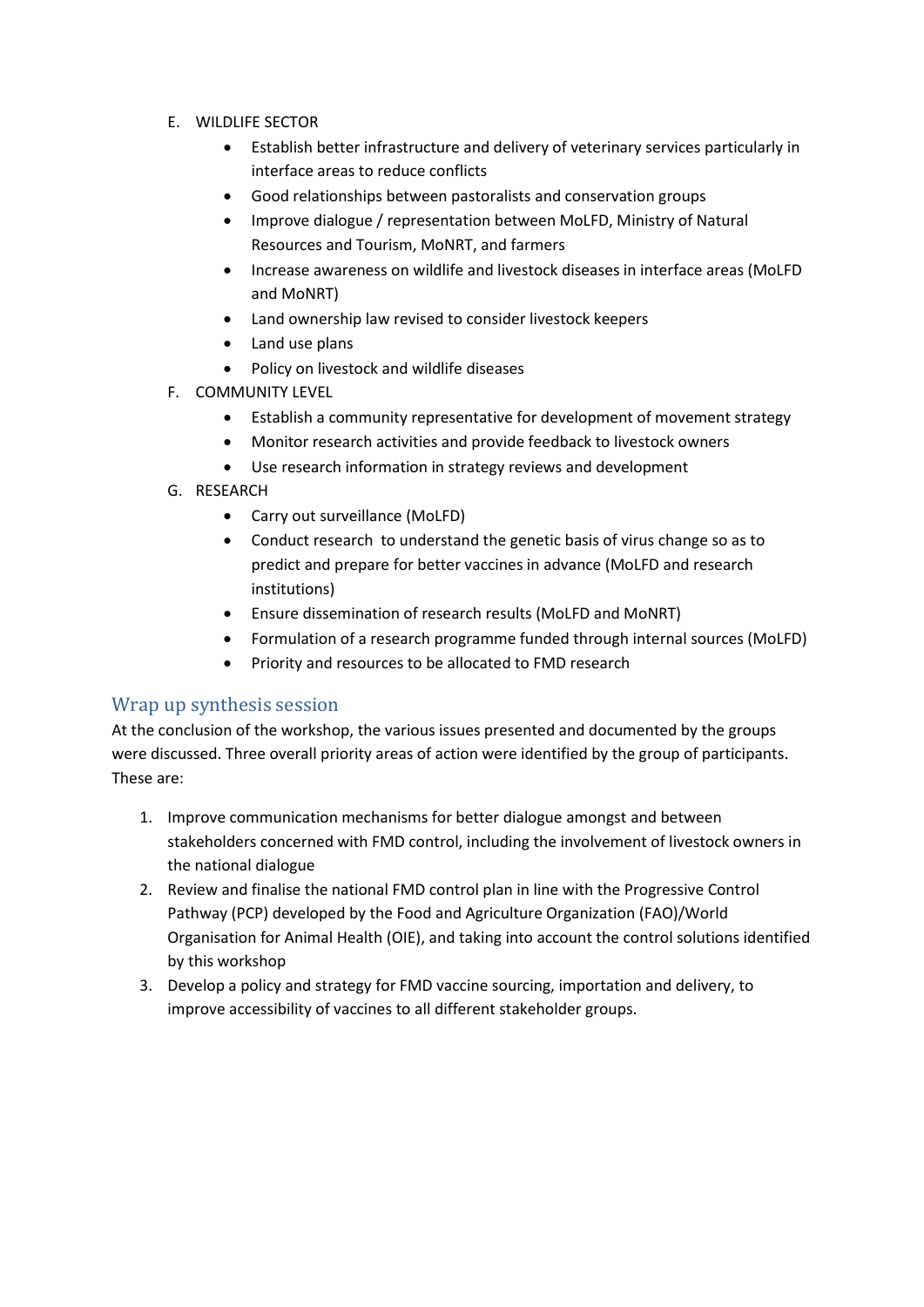ANNEX 1. AGENDA, Workshop on Foot-and-Mouth Disease (FMD) control in Tanzania, ICE Conference Hall, Sokoine University of Agriculture, Morogoro, Tanzania, 15th – 16th April 2015

#### **WEDNESDAY, 15th of April 2015**

| $8.30 - 8.45$  | Opening and welcome address                                              | R. Kazwala                                       |
|----------------|--------------------------------------------------------------------------|--------------------------------------------------|
| $8.45 - 9.00$  | Objectives and expected outcomes<br>of the workshop                      | B. Perry                                         |
| $9.00 - 11.00$ | FMD impacts from the perspective of<br>different stakeholders / sectors: | Chaired by R. Kazwala<br>Facilitated by B. Perry |

This section was characterized by a number of presentations / view points by specific individuals representative of five key sectors, and was followed by open discussions involving all participants.

| $9.00 - 9.20$   | 1. National-level: Where does FMD sit in<br>the context of animal health issues and<br>what are its impacts at the national level? | N. Mtui- Malamsha   |
|-----------------|------------------------------------------------------------------------------------------------------------------------------------|---------------------|
| $9.20 - 9.40$   | 2. Impacts on the commercial meat sector                                                                                           | G. Laswai           |
| $9.40 - 10.00$  | 3. Impacts on the commercial dairy sector                                                                                          | G. Laswai, L. Kiuya |
| $10.00 - 10.20$ | 4. Impacts on the traditional (pastoralist/<br>agro-pastoralist) sector                                                            | T. Lembo            |
| $10.20 - 10.40$ | 5. Impacts on the wildlife sector                                                                                                  | J. Keyyu            |
| $10.40 - 11.00$ | Wrap-up discussions on impacts                                                                                                     | B. Perry            |
| $11.00 - 11.25$ | Coffee break                                                                                                                       | All                 |
| $11.25 - 11.30$ | Structure of the group work to follow                                                                                              | T. Lembo            |
| $11.30 - 13.00$ | Group work to identify the benefits for<br>the five stakeholder groups above from<br>addressing FMD impacts                        | All                 |
| $13.00 - 14.00$ | Lunch break                                                                                                                        | All                 |
| $14.00 - 15.30$ | Group work to identify the incentives for<br>the five stakeholder groups above from<br>addressing FMD impacts                      | All                 |
| $15.30 - 16.00$ | Coffee break                                                                                                                       | All                 |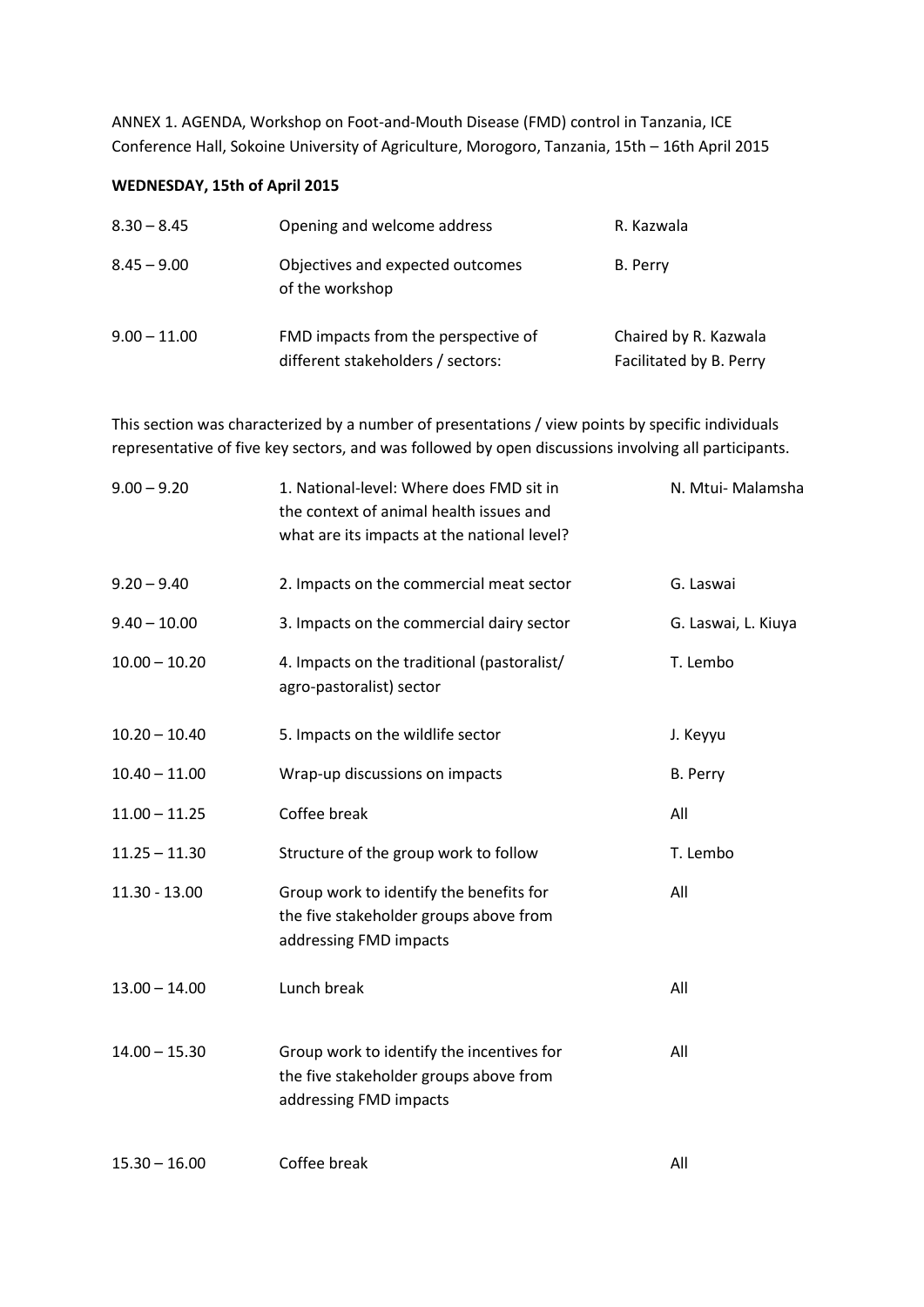| $16.00 - 17.30$              | Group work to identify the barriers for<br>the five stakeholder groups above to<br>addressing FMD impacts                            | All                          |
|------------------------------|--------------------------------------------------------------------------------------------------------------------------------------|------------------------------|
| $17.30 - 18.00$              | Wrap-up session                                                                                                                      | B. Perry                     |
| THURSDAY, 16th of April 2015 |                                                                                                                                      |                              |
| $9.00 - 10.30$               | Group work to identify potential solutions<br>to the barriers identified at the end of Day 1                                         | All                          |
| $10.30 - 11.00$              | Coffee break                                                                                                                         | All                          |
| $11.00 - 12.00$              | Group discussions to identify:                                                                                                       | All (B. Perry to facilitate) |
|                              | - Common themes across sectors                                                                                                       |                              |
|                              | - Sector-specific issues                                                                                                             |                              |
|                              | - Trade-off issues                                                                                                                   |                              |
|                              | - Priority areas                                                                                                                     |                              |
|                              | - Potential sustainability mechanisms                                                                                                |                              |
|                              | - Roles and responsibilities based on<br>identified priorities                                                                       |                              |
| $12.00 - 12.50$              | Representatives from the five sectors above to All (B. Perry to facilitate)<br>comment on identified priorities & the way<br>forward |                              |
| $12.50 - 13.00$              | Closing remarks                                                                                                                      | R. Kazwala                   |
| $13.00 - 14.00$              | Lunch                                                                                                                                | All                          |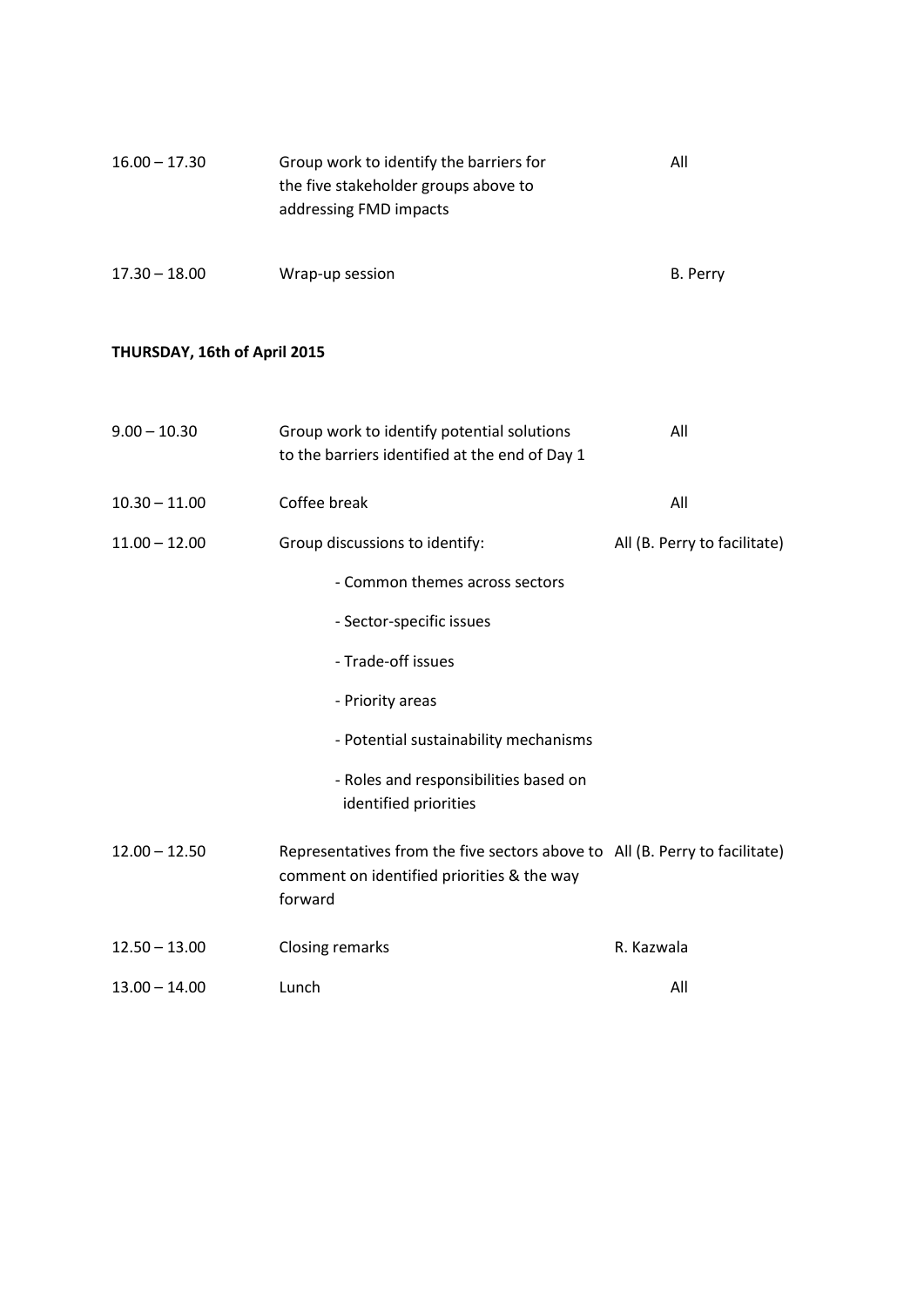#### ANNEX 2. LIST OF INVITEES AND PARTICIPANTS

| <b>Participants</b>                                                                     | <b>Able to</b><br>attend | Phone n.             | <b>Email address</b>            |  |  |  |
|-----------------------------------------------------------------------------------------|--------------------------|----------------------|---------------------------------|--|--|--|
| <b>Food and Agriculture Organization</b>                                                |                          |                      |                                 |  |  |  |
| Keith Sumption                                                                          | N                        | +39 348 87 05 696    | Keith.Sumption@fao.org          |  |  |  |
| <b>Fredrick Kivaria</b>                                                                 | N                        | +255 754 086 860     | fredkiv@yahoo.com;              |  |  |  |
| (Country Office)                                                                        |                          |                      | Fredrick.Kivaria@fao.org        |  |  |  |
| <b>CGIAR Livestock and Fish Collaborative Research Programme</b>                        |                          |                      |                                 |  |  |  |
| <b>Amos Omore</b>                                                                       | N                        |                      | a.omore@cgiar.org               |  |  |  |
| <b>Commercial sector</b>                                                                |                          |                      |                                 |  |  |  |
| <b>TANPRODA</b> - production                                                            | N                        |                      |                                 |  |  |  |
| association                                                                             |                          |                      |                                 |  |  |  |
| Chair of the Meat Board                                                                 | N                        |                      |                                 |  |  |  |
| (based at SUA)                                                                          |                          |                      |                                 |  |  |  |
| <b>Chair of the Dairy Board</b>                                                         | ${\sf N}$                |                      |                                 |  |  |  |
| (based at SUA)                                                                          |                          |                      |                                 |  |  |  |
| Germana H. Laswai                                                                       | Υ                        | +255 754 572 647     | laswaig@suanet.ac.tz            |  |  |  |
| (commercial dairy sector)                                                               |                          |                      |                                 |  |  |  |
| Two representatives from                                                                | N                        |                      |                                 |  |  |  |
| commercial ranches                                                                      |                          |                      |                                 |  |  |  |
| Ministry of Livestock and Fisheries Development - Directorate of Veterinary Services    |                          |                      |                                 |  |  |  |
| Abdul A. Hayghaimo (DVS)                                                                | Y                        |                      |                                 |  |  |  |
| Joram Elisha Mghwira                                                                    | N                        | + 255 762 698 204; + | joelmghwira@gmail.com           |  |  |  |
| (FMD Focal Person)                                                                      |                          | 255 688 456 799      |                                 |  |  |  |
| <b>Emmanuel Swai</b>                                                                    | N                        | + 255 754 816 967; + | esswai@gmail.com                |  |  |  |
| (Epidemiology unit)                                                                     |                          | 255 715 816 967      |                                 |  |  |  |
| Njombe (Directorate of<br>Production and Marketing,                                     | N                        |                      |                                 |  |  |  |
| including livestock                                                                     |                          |                      |                                 |  |  |  |
| movement surveys)                                                                       |                          |                      |                                 |  |  |  |
| Bahari (FAO-funded pilot                                                                | N                        |                      |                                 |  |  |  |
| study of livestock                                                                      |                          |                      |                                 |  |  |  |
| identification and                                                                      |                          |                      |                                 |  |  |  |
| traceability)                                                                           |                          |                      |                                 |  |  |  |
| Christine Bakunane                                                                      | Y                        | +255753817887        | ndayirile@yahoo.co.uk           |  |  |  |
| (Zoosanitary issuing                                                                    |                          |                      |                                 |  |  |  |
| permits for export)                                                                     |                          |                      |                                 |  |  |  |
| Niwael Mtui-Malamsha                                                                    | Y                        | + 255 756 846 265    | niwaelanna@yahoo.co.uk          |  |  |  |
| (Food standards)                                                                        |                          |                      |                                 |  |  |  |
| Peter Z. Njau (now retired)                                                             | Y                        | +255754263013        | pznjau@hotmail.com              |  |  |  |
| Ministry of Livestock and Fisheries Development - Tanzania Veterinary Laboratory Agency |                          |                      |                                 |  |  |  |
| Chanasa Ngeleja                                                                         | Υ                        | +255713295137        | carngeleja@yahoo.com            |  |  |  |
| <b>Raphael Sallu</b>                                                                    | Y                        | +255 784 202 054     | raphaelsallu@yahoo.com          |  |  |  |
| The Pirbright Institute                                                                 |                          |                      |                                 |  |  |  |
| Kasia Bankowska                                                                         | N                        |                      | kasia.bankowska@pirbright.ac.uk |  |  |  |
| <b>Sokoine University of Agriculture</b>                                                |                          |                      |                                 |  |  |  |
| <b>Rudovick Kazwala (Acting</b>                                                         | Υ                        | +255754297441        | kazwala@googlemail.com          |  |  |  |
| Dean - also TVA)                                                                        |                          |                      |                                 |  |  |  |